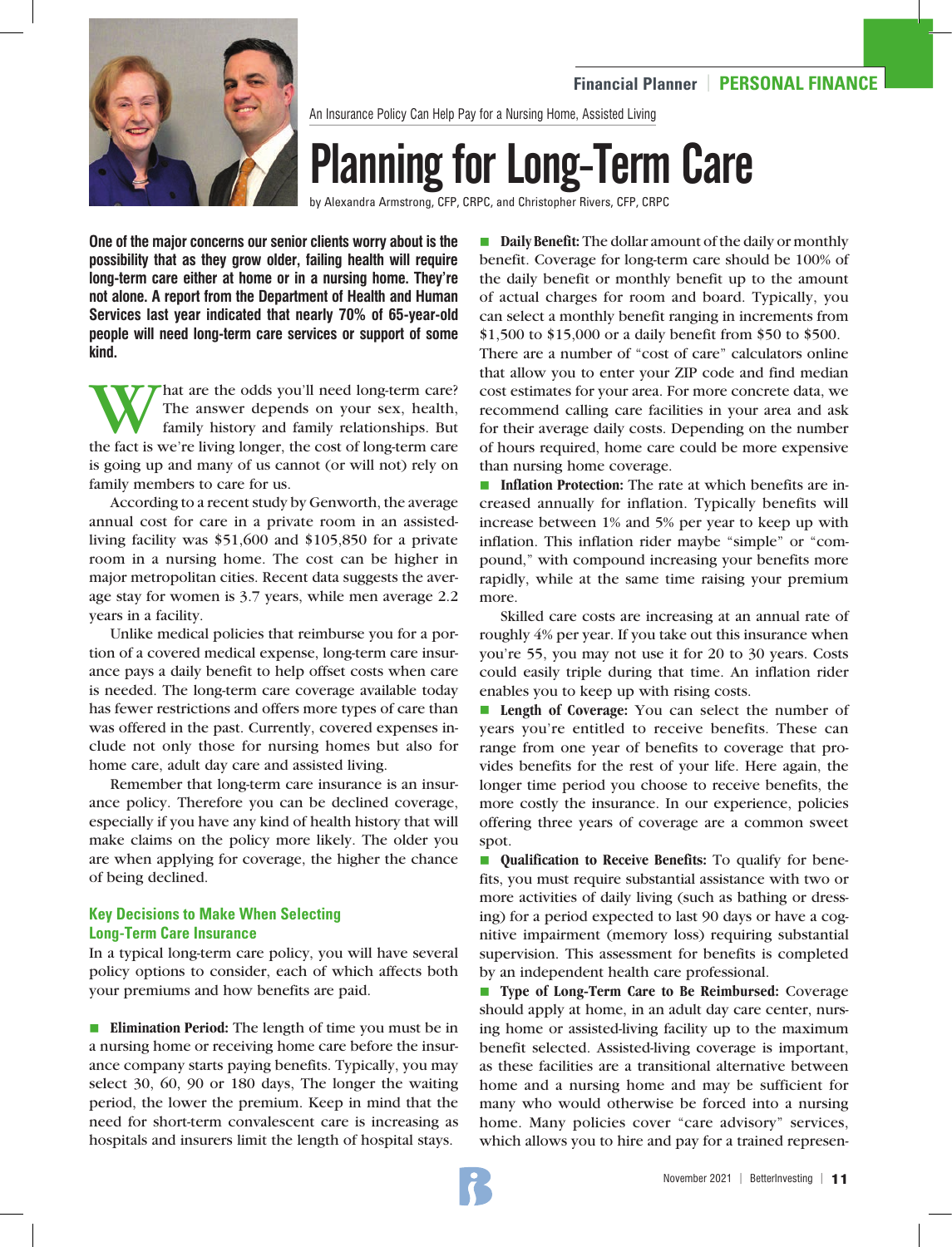# **PERSONAL FINANCE** | **Financial Planner**

tative who can work on your behalf to develop the optimal plan of care to address your specific needs.

If the nursing home stay is interrupted for any reason, actual benefits should continue to be paid for up to 60 days per calendar year to assure that your facility bed is held for you.

**n Premium Reductions:** Some companies will offer reduced premiums if you're in good health or if you're married, or if both you and your spouse have applied and are eligible for coverage. Make certain to find out whether the insurance carrier allows you to maintain all applicable discounts for the duration of coverage. Some insurance companies withdraw marital discounts at death or divorce.

## **Current Challenges With Long-Term Care Insurance**

Since we last wrote about this topic nearly nine years ago for *Better-Investing Magazine*, there has been significant consolidation in the industry and premiums have risen substantially.

According to the National Association of Insurance Commissioners, there were more than 100 insurers selling LTC policies in 2004. Today there are less than 15. You want a company that's demonstrated longterm commitment to the long-term care industry. We think it's crucial to seek the advice of a financial planner or insurance agent who really understands this kind of coverage and knows which companies that have demonstrated their reliability.

In addition, the cost of insurance has risen substantially, due to a variety of factors including low interest rates, increasing health care costs and longer lifespans, among others. This has resulted in new policies being priced substantially higher than similar offerings from the prior decade. At the same time, existing policies are seeing regular and significant premium increases.

If you already own a policy and are presented with a premium increase, you do have options to reduce your costs. Typically, you can reduce the daily benefit, the inflation rider or increase the elimination period in order to keep your premium level. This is a trade-off, however, as you will then have lower benefits should you need them. It's important to consider the trade-off and whether it may be better to simply pay the higher premium.

#### **Group or Individual Coverage**

Individual coverage is more expensive than group insurance but group coverage tends to cover less. Specifically, group insurance tends to include more gatekeepers (reasons to refuse you coverage) and is more stringent about which preexisting conditions it'll accept before it will insure you and what it will pay for when you do need assistance.

Individual long-term care insurance can have some tax advantages if you itemize deductions, especially as you get older. Federal and some state tax codes let you count part or all of long-term care insurance premiums as medical expenses, which are tax-deductible if the policy meets the requirements necessary to be considered a "tax-qualified plan."

## **Alternatives to Long-Term Care Insurance**

Many think that Medicare will pay for these costs. Medicare is health insurance and doesn't pay for long-term convalescent care. The program pays for 20 days in a skilled nursing home after hospitalization and then a small percentage of the next 80 days.

Medicaid meanwhile will pay for nursing home care, but only after you have depleted the majority of your other assets.

One option is to simply "self-insure," which is just another word for paying out of pocket. But to do this you must have the ability to set aside a significant amount of money. As noted above, the median annual cost of a private room was \$105,850 in 2020. Over three years, this would

add up to more than \$315,000 in room and board expense alone.

If you have a permanent life insurance policy, such as whole life, you may be able to tap the benefits early, either through the cash value in the policy, or via an "accelerated death benefit," if your policy includes that provision. Doing so would mean reduced benefits to your beneficiaries when you pass.

You can also sell your permanent life insurance policy via a viatical or life settlement, which usually provides more in proceeds than the policy cash value. But these settlements can be tricky to navigate as the proceeds may be subject to taxes, and they carry a number of risks beyond the scope of this article.

Of all the alternatives, perhaps the newest and most popular is the hybrid, or life/long-term care insurance policy. In essence, the policy builds cash value for long-term care expenses if necessary, and if those are not exhausted, a death benefit is paid out to your beneficiaries. Thus, there will be a benefit ultimately paid, whether or not you need longterm care. The challenge with these policies is that they typically require a single lump sum premium upfront, or else premiums accelerated over 10 years or less, so you have to make a larger cash commitment upfront.

### **A Way to Protect Your Assets**

As you can see, conditions for longterm care insurance can vary widely. The younger you are when you buy this coverage, the lower the annual premiums. The coverage you buy should be renewable for life and noncancellable except for nonpayment of premiums. We suggest clients look into coverage when they're in their fifties, when there is less chance of having a preexisting health condition that prevents eligibility. And it is not uncommon to see adult children who have steady cash flow step in and pay premiums on a policy for their senior parents.

*Continued on Page 35*